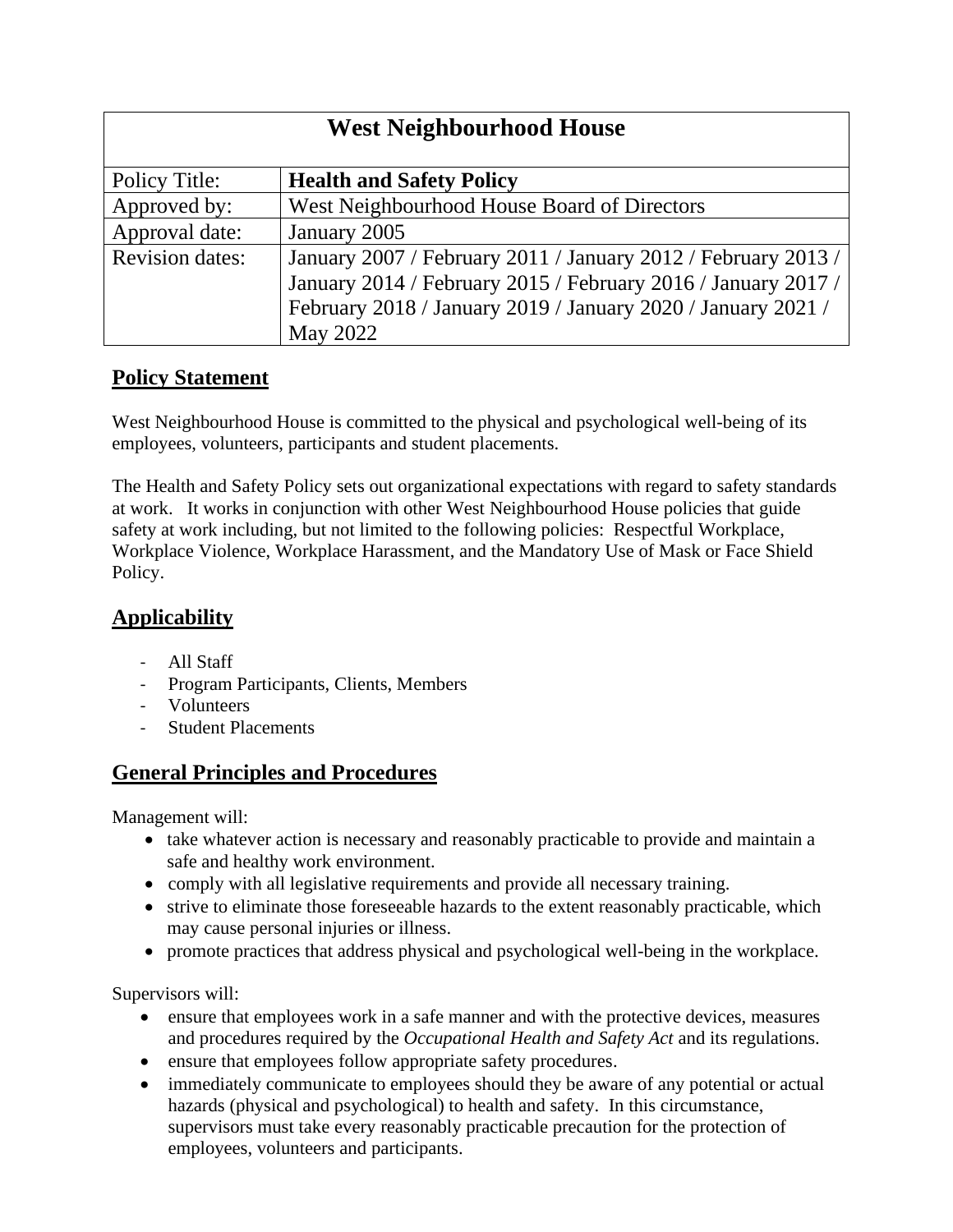All Employees (including supervisors) will:

- have knowledge of their actual working conditions and have an obligation to report any safety hazards (physical and psychological) or possible contraventions of the *Occupational Health and Safety Act* and its regulations of which they are aware to their immediate supervisor, so that any safety hazards or contraventions can be remedied.
- have an obligation to use or wear the equipment, protective devices or clothing that West Neighbourhood House requires to be used or worn.

The Health and Safety Committee will:

- promote an awareness of health and safety issues and ensure that everything reasonably practicable is done to establish an accident and injury free environment.
- establish and maintain programs to identify and appropriately control workplace hazards (physical and psychological)
- provide appropriate tools and equipment for employees; and provide suitable training to employees concerning all aspects of workplace health and safety.

All employees of West Neighbourhood House must accept their responsibility concerning the provision of a safe work environment. Everyone must be committed to the objective of reducing risk of physical and psychological injuries and illnesses. Employees who fail to meet their obligations concerning health and safety or violate safety rules may face discipline, including termination of employment.

Marie Pair May 26, 2022

 $\overline{\phantom{a}}$  ,  $\overline{\phantom{a}}$  ,  $\overline{\phantom{a}}$  ,  $\overline{\phantom{a}}$  ,  $\overline{\phantom{a}}$  ,  $\overline{\phantom{a}}$  ,  $\overline{\phantom{a}}$  ,  $\overline{\phantom{a}}$  ,  $\overline{\phantom{a}}$  ,  $\overline{\phantom{a}}$  ,  $\overline{\phantom{a}}$  ,  $\overline{\phantom{a}}$  ,  $\overline{\phantom{a}}$  ,  $\overline{\phantom{a}}$  ,  $\overline{\phantom{a}}$  ,  $\overline{\phantom{a}}$ Executive Director Date